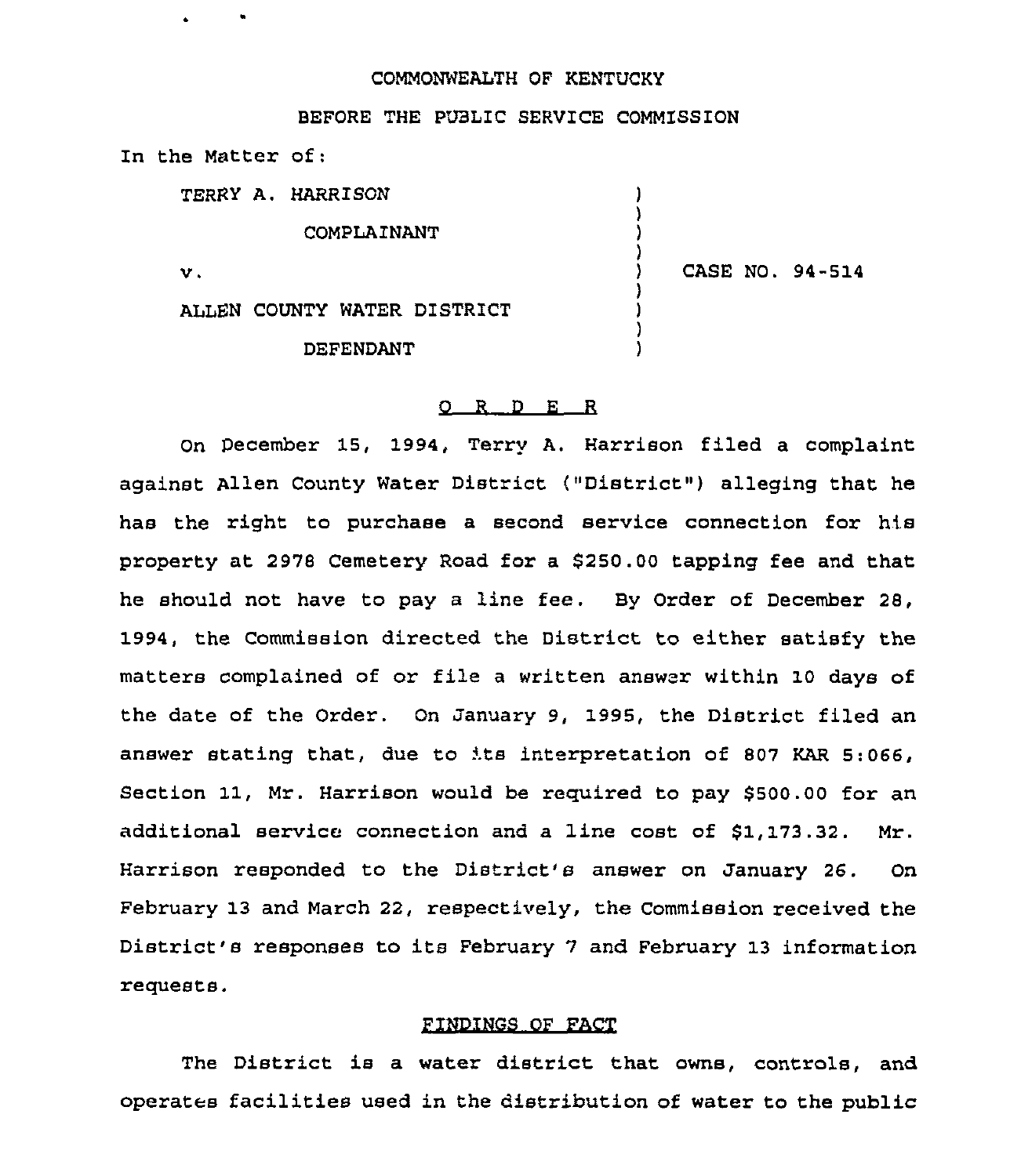for compensation. Its office is located in Scottsville, Kentucky. Mr. Harrison resides at 2978 Cemetery Road, Scottsville, Kentucky, and is <sup>a</sup> customer of the District.

 $\bullet$  . The second second  $\bullet$ 

Nr. Harrison asserts that because the previous owner of his property, John Mitchell, received service or went "on line" at the beginning of the District's area expansion project and since he bought his property from Mr. Mitchell "with utilities on it," he has the right to purchase a second meter for \$250.00 rathez than \$ 500.00. Furthermore, Mr. Harrison is of the opinion that he should not have to pay a line fee of \$1,723.00 which he alleges was quoted by the District for a second service line to his property.

According to the District, Mr. Harrison lives on a water main extension which was part of the "Meador/Settle/Gainesville/101 Project" begun in 1988. Pursuant to an April 5, 1988, agreement between the District and the residents of that area, each resident "contributor/applicant" paid \$1,260.00 for line cost and \$400.00 for a service connection. Each resident who paid a share of the line cost was given a \$200.00 credit per service connection.

When the project was organized, Nr. Mitchell owned Mr. Harrison's property as well as another piece of property along the proposed extension. He paid \$1,260.00 line cost and purchased two service connections, one for each piece of his property. According to the District, Mr. Harrison's property was served by one meter when he bought it. He subsequently connected <sup>a</sup> second trailer to the existing meter, and was told by the District that he would be required to purchase a second meter to serve the second trailer.

 $-2-$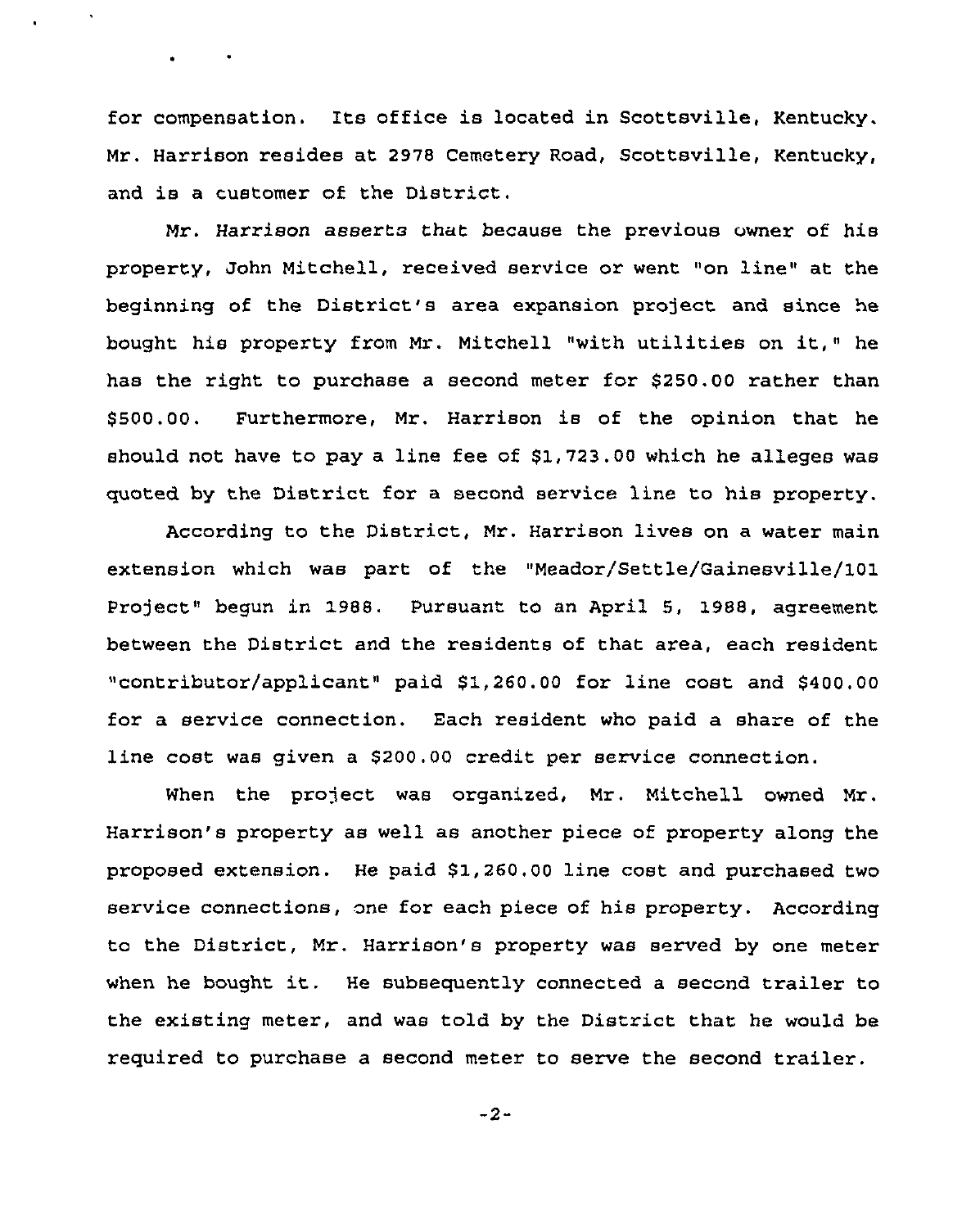The District asserts that if Mr. Harrison desires <sup>a</sup> second service connection, he will be "obligated" to pay a \$1, 173.32 line cost under the project agreement, plus \$500.00 for the service connection under its current tariff.

The project agreement states that "any extensions or tap-ons to the main water lines after completion of the project" are subject to Paragraph 10 of the incorporated Memorandum of Understanding. Paragraph 10 of the Memorandum of Understanding complies with the District's Rules and Regulations and 807 KAR 5:066, Section 11(2)(b)(2). It provides that for <sup>a</sup> period of five years after the original construction of the extension, each additional customer whose service line is directly connected to the extension must contribute to the cost of the extension based on a recomputation of both the District's portion of the total cost and the amount contributed by each customer. The District then refunds to the customers who previously contributed to the cost of the extension an amount necessary to reduce their contributions to the recalculated amount for each customer connected to the extension. All customers directly connected to the extension during the five year period after it is placed in service thereby contribute equally to the cost of its construction.

In addition, each new customer must pay the approved tapping fee in effect at the time he applies for a meter connection. The tapping fee is not part of the refundable cost of the extension and may be changed during the refund period. After the five year refund period expires, any additional customer is to be connected

 $-3-$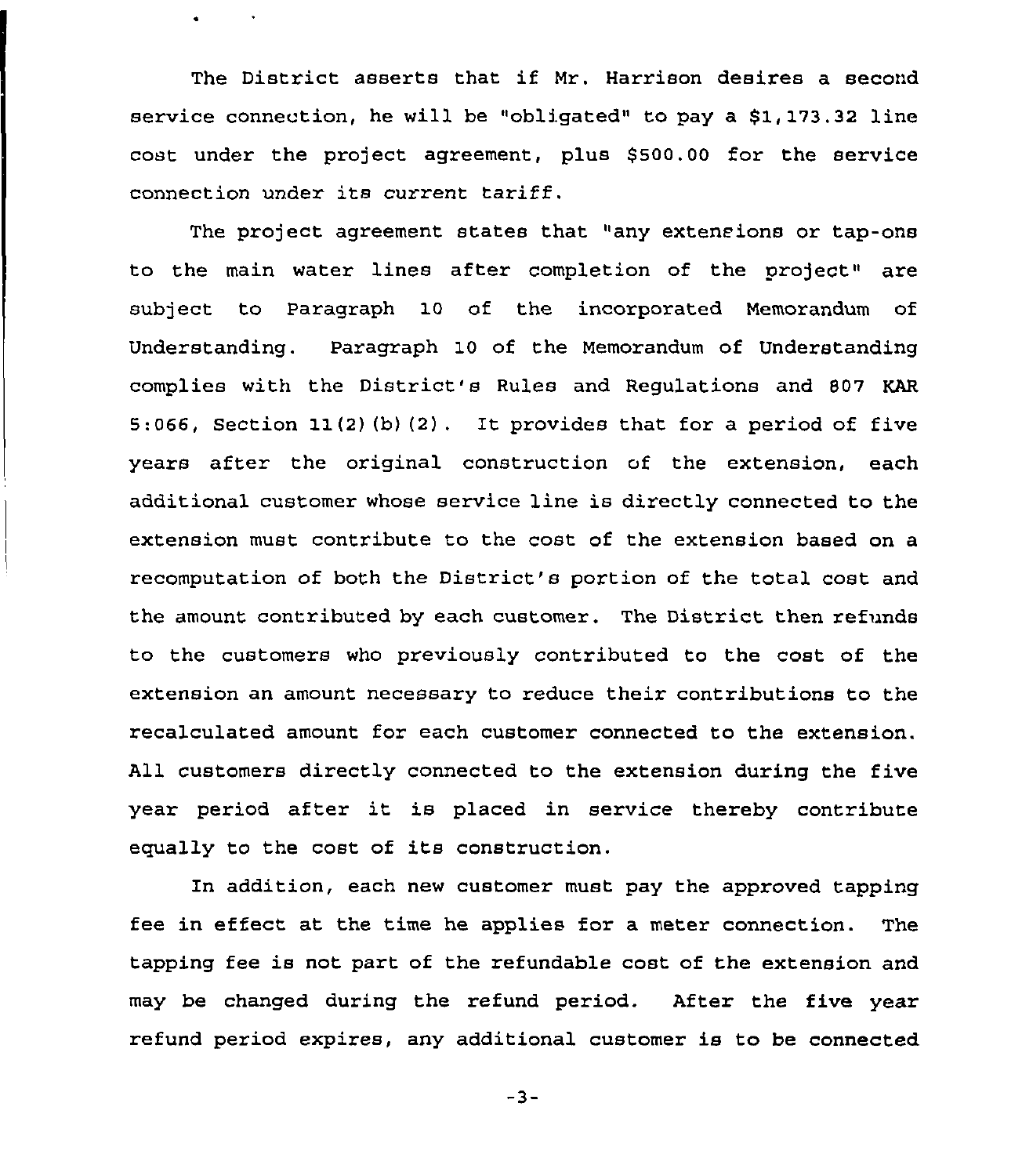to the extension for the amount of the approved tapping fee only. For an additional five years after the five year refund period expires, the District is required to make rebates to the original customers equal to the cost of fifty feet of the extension for each new customer connected to it.

 $\bullet$ 

### CONCLUSIONS OF LAW

As there are no relevant facts at issue in this case, the Commission bases its decision solely on its interpretation of <sup>807</sup> KAR 5:066, Section 11(2) {b) (2) .

According to 807 KAR 5:066, Section 11(2) (b) (2), Mr. Harrison should be required to pay 8500.00 for a second service connection on his property. Under the District's present tariff:, the connection fee for a  $5/8 \times 3/4$  inch meter is \$500.00. The cost of a service connection at the time a piece of property goes "on line" is irrelevant.

Regarding the \$1,173.32 line cost, 807 KAR 5:066, Section 11(2) (b) (2), states that for five years "after construction" of the extension, or for five years after that extension is placed "in service, " a new customer must pay a share of the line cost, plus the current tapping fee. After the extension has been "in service" for five years, a new customer only has to pay the current tapping fee.

Whether Mr. Harrison must pay a line fee under 807 KAR 5:066, Section 11(2)(b)(2), depends on the date construction of the extension was completed and the line was placed in service. The last service connection on the Meadoz/Settle/Gainesville/101

 $-4-$